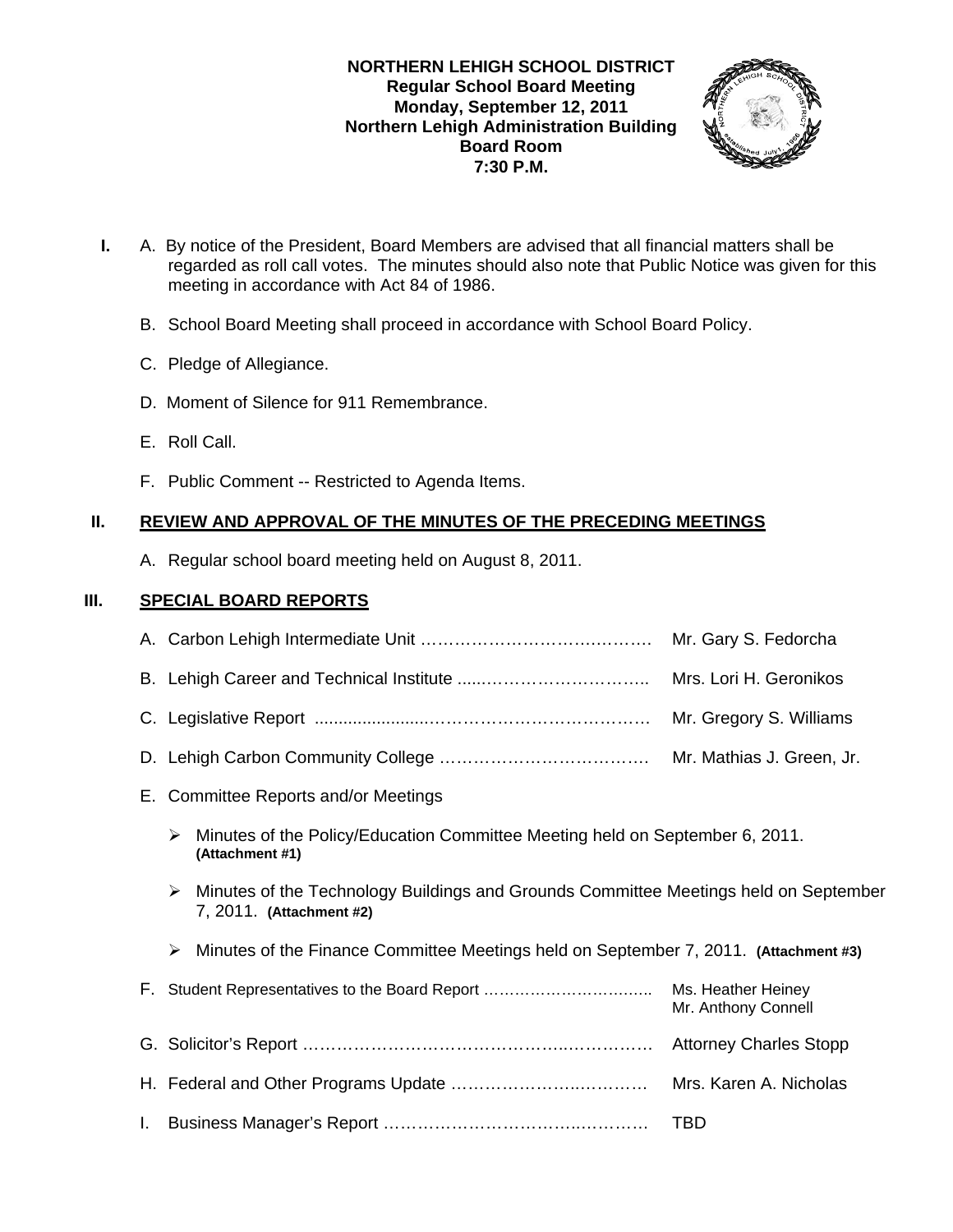Mr. Michael W. Michaels —

|  | <u>). Superintendent s Report ……………………………………………</u>        |
|--|------------------------------------------------------------|
|  | $\triangleright$ Welcome – Ceremonial Oath Anthony Connell |

- ¾ Budget Timeline
- $\triangleright$  Applying for 2 emergency days Hurricane Irene
- ¾ Donation from Northern Lehigh Little Theater to purchase curtains for the auditorium \$
- $\triangleright$  Third Day Enrollment Report (Will be distributed at meeting)
- $\triangleright$  Recognition of Retirees
	- Andrea Fella
	- Barbara Mantz
	- Diane McMullen
	- Denise Papay
	- Joanne Perich
	- Erwin Prutzman
	- Suzanne Tobing
	- Ralph Williams

K. An executive session will be held at 6:30 p.m. in the Administration Office Conference Room.

# **IV(a). PERSONNEL**

# A. Appointment Administrative

| 1. Rhonda Frantz                   |                                                              |  |
|------------------------------------|--------------------------------------------------------------|--|
| Assignment:                        | Co-Director of Business Affairs/Employee Payroll & Benefits, |  |
|                                    | replacing Jeremy Melber who has resigned                     |  |
| Salary:                            | \$65,000 (prorated 2011-2012 school year)                    |  |
| Effective Date: September 13, 2011 |                                                              |  |

| 2. Sherri Molitoris                |                                                            |
|------------------------------------|------------------------------------------------------------|
| Assignment:                        | Co-Director of Business Affairs/Human Resources, replacing |
|                                    | Jeremy Melber who has resigned                             |
| Salary:                            | \$65,000 (prorated 2011-2012 school year)                  |
| Effective Date: September 13, 2011 |                                                            |

# IV(b). **PERSONNEL**

# A. Resignation

 Accept the resignation of Grace Reppert, Middle School Special Education Aide, effective immediately. Mrs. Reppert is resigning to finish her own educational obligations.

# B. Co-Curricular Resignation

- 1. Approve the resignation of John Sitaras from his position of High School Boys Soccer Coach effective August 20, 2011. Mr. Sitaras resigned due to family issues.
- 2. Approve the resignation of Jackie Leslie from her position as Assistant Girl's Basketball Coach effective September 1, 2011. Ms. Leslie resigned due to work issues.

# C. Co-Curricular Appointments 2011-2012

| Patricia Jones | Assistant Girls Soccer Coach                  | \$2,761.35 |
|----------------|-----------------------------------------------|------------|
| Chris Sander   | Assistant Boy's Soccer Coach (Shared Stipend) | \$1.380.68 |
| Eric Schmidt   | Assistant Boy's Soccer Coach (Shared Stipend) | \$1.380.68 |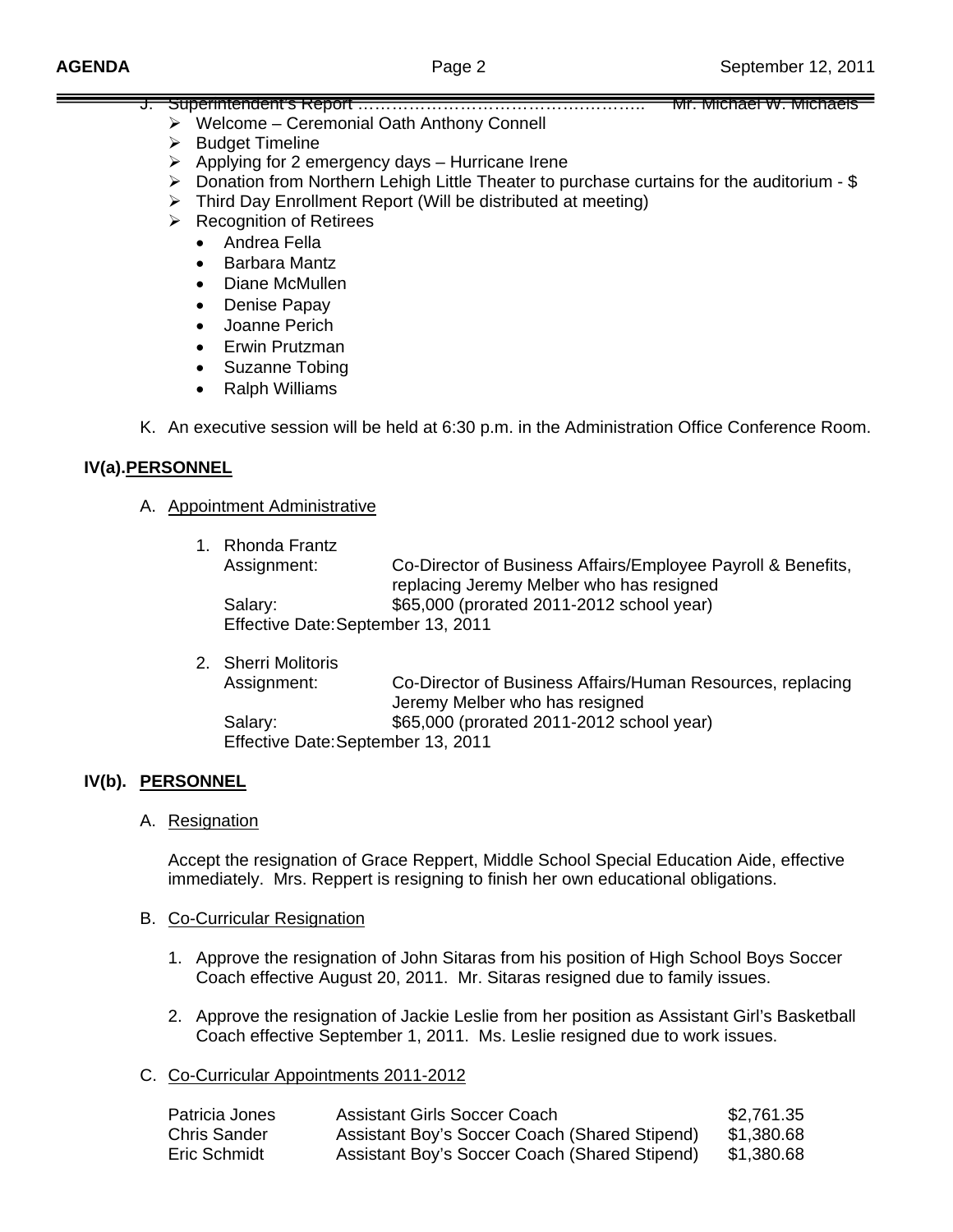#### D. Co-Curricular Volunteers 2011-2012

| <b>Gary Warmkessel</b> | <b>Assistant Softball Coach</b>         |
|------------------------|-----------------------------------------|
| Niccole Chirico        | <b>Assistant Softball Coach</b>         |
| Michael Hofmann        | <b>Assistant Girls Basketball Coach</b> |
| Jamie Farber           | <b>Refreshment Stand Volunteer</b>      |
| Paula Seiler           | <b>Refreshment Stand Volunteer</b>      |
| <b>Austin Danish</b>   | <b>Assistant Cross Country Coach</b>    |
| Patrice Arnold         | <b>HS Dance Team Advisor</b>            |
| LeAnn Hoch             | <b>HS Dance Team Advisor</b>            |
|                        |                                         |

### E. Game Workers 2011-2012

 Approve the following person as a Game Worker for the 2011-2012 school year. Game Workers consist of ticket sellers and takers, game announcers, scoreboard operators, timers, field judges, scorekeepers. Rate of pay is consistent with the rates approved on the 2011- 2012 Supplementary Personnel Salary Schedule.

Andy Kern

- F. Approve Stephen Shuey as Artistic Director for the Fall Play/Spring Musical for the NLHS Student Theater Group. Stipend for the Artistic Director will be \$1,500 to be paid out of the HS Student Activities Account. The Artistic Director will be responsible for and overseeing all persons involved with set design and construction, costuming, lighting, sound, etc. as determined by the HS Principal and Production Director.
- G. Approve a stipend in the amount of \$500 for Mr. Andrew Kern for High School website maintenance and working with students during the 2011-2012 school year. Mr. Kern has constant contact with teachers, secretaries, and administrators in an effort to update the website on a daily basis with the latest information, handouts, and scheduled events. Stipend to be funded by the student activities fund.
- H. Salary Adjustments

Acknowledge the following teachers who have completed the requirements per the Collective Bargaining Agreement that would entitle them to a salary increase for the 2011-2012 school year:

|                      | <b>Christopher Bennett</b> |  |
|----------------------|----------------------------|--|
| From:                | Step 3B                    |  |
| To:                  | Step 3B+24                 |  |
| <b>Kathy Walter</b>  |                            |  |
| From:                | Step 11B+24                |  |
| To:                  | Step 11M                   |  |
| <b>Thomas Mertus</b> |                            |  |
| From:                | Step $10B+24$              |  |
| To:                  | Step 10M                   |  |

I. Unpaid Volunteers

Approve the following unpaid volunteer aides in the Peters and/or Slatington Elementary Schools for the 2011-2012 school year: Joanne Perich and Barbara Mantz

J. **Substitute**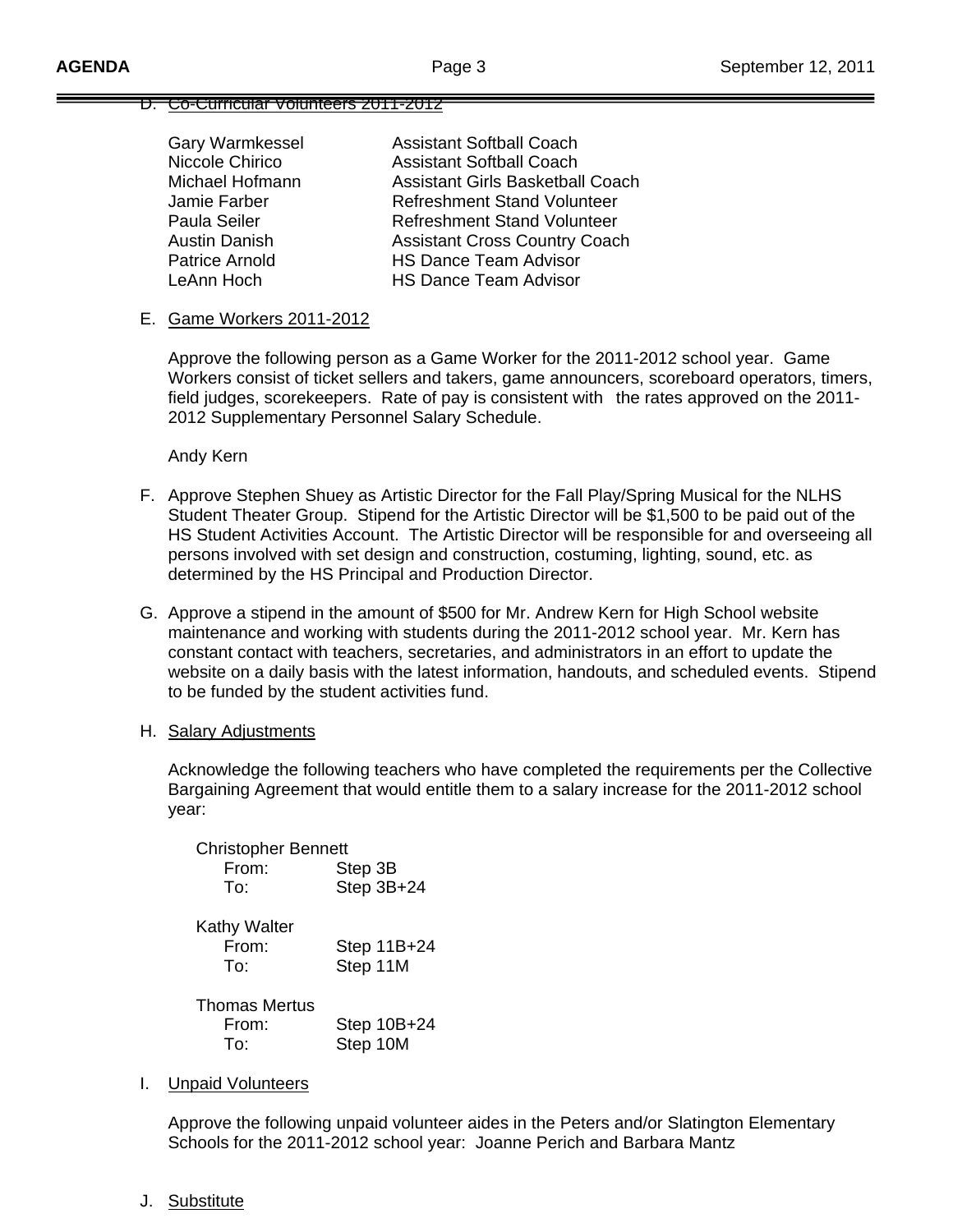# 1. Instructional

 Approve the following substitute teachers for the 2011-2012 school year at the 2011-2012 substitute teacher rates as approved on the Supplementary Personnel Salary Schedule: Kaitlyn Andrews\* – Elementary Heather MacCorkle Edick\* – English Elizabeth Elstner – Elementary Carol Fella – Music Carol Judd – Elementary & Special Education Lori King – Elementary Edward Anderson – CLIU Guest Teacher Donna Bauer – CLIU Guest Teacher Nika Belcastro-Albanese – CLIU Guest Teacher Annette Benedetto – CLIU Guest Teacher Shannon Burky – CLIU Guest Teacher Jamie Farber – CLIU Guest Teacher Katie Fluke – CLIU Guest Teacher Jo Lynn Gazo – CLIU Guest Teacher Ines Heuser – CLIU Guest Teacher Melissa Lawson – CLIU Guest Teacher Asimo Tsilikoudis Long – CLIU Guest Teacher Roderick Lowe – CLIU Guest Teacher Seth McLaughlin – CLIU Guest Teacher Theresa Oliveira – CLIU Guest Teacher Patricia Passick – CLIU Guest Teacher Michael Roth – CLIU Guest Teacher Roobhenn Smith – CLIU Guest Teacher Patricia Sottolano – CLIU Guest Teacher Randall Utsch – CLIU Guest Teacher Jeanine Villano-George – CLIU Guest Teacher **\*Pending Verification of Missing Documents** 

- 2. Non-Instructional
	- a. Approve the following individual as a substitute secretary worker for the 2011-2012 school year at the 2011-2012 substitute rate as approved on the Supplementary Personnel Salary Schedule:

Corinne Hoffman

b. Approve the following individual as a substitute cafeteria worker for the 2011-2012 school year at the 2011-2012 substitute rate as approved on the Supplementary Personnel Salary Schedule:

Alice Christman

c. Approve the following individuals as substitute custodians for the 2011-2012 school year at the 2011-2012 substitute rate as approved on the Supplementary Personnel Salary Schedule:

 Steven Andrews Alice Christman

# **V. CONFERENCES**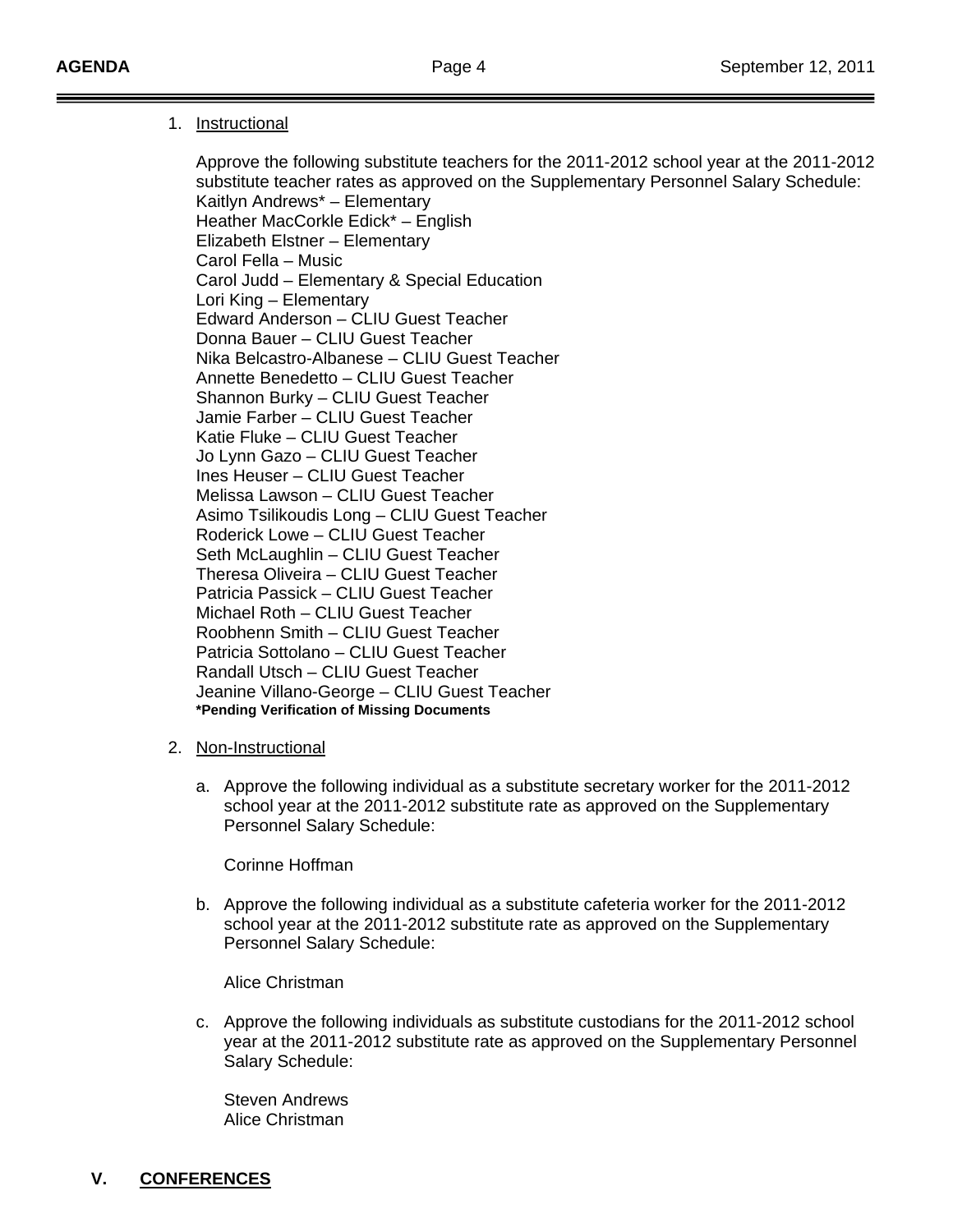- A. Michele Dotta American Speech, Language and Hearing Association, Social Thinking Workshop – October 6&7, 2011 – Harrisburg, PA – Registration: \$315.00, Travel: \$56.00, Lodging: \$239.00 – Total Approximate Cost: \$610.00 – Funding: Special Education Budget **(Attachment #4)**
- B. Everly Kesack American Speech, Language and Hearing Association, Social Thinking Workshop – October 6&7, 2011 – Harrisburg, PA – Registration: \$315.00, Travel and Lodging: Traveling and Sharing a room with M. Dotta – Total Approximate Cost: \$315.00 – Funding: Special Education Budget **(Attachment #5)**

# **VI. POLICY**

A. Approve to authorize proper officials to enter into an agreement for one Northern Lehigh School District special education student to attend Parkland School District in accordance with the promises and covenants contained in the agreement. This agreement is effective for the 2011-2012 school year.

# **VII. CURRICULUM AND INSTRUCTION**

- A. Approve to authorize the superintendent to execute a letter of agreement for the 2011-2012 academic year with the Center for Humanistic Change. Inc. to provide Student Assistance Program (SAP) Liaison services. The Student Assistance Teams in our school district will use these services. **(Attachment#6)**
- B. Approve to authorize proper officials to enter into an agreement between the Northern Lehigh School District and New Story Schools for the purpose of furnishing regular education or special education programs for students for the 2011-2012 school year. **(Attachment #7)**

# **VIII. OLD BUSINESS**

# **IX. NEW BUSINESS**

A. Approve to designate and authorize the following administrators to sign summary offense notices for district students for the 2011-2012 school year:

> Mr. Paul Rearden, Jr. – Peters Elementary School Principal Dr. Linda Marcincin – Slatington Elementary School Principal Mrs. Jill Chamberlain – Middle School Principal Mr. Robert Vlasaty – High School Principal Mr. Scott Pyne – High School Assistant Principal

# **X. FINANCIAL**

- A. Approve the Following List of Bills:
	- 1. General Fund months of August & September
	- 2. Cafeteria Fund month of August
	- 3. Construction Fund month of August& September
	- 4. Athletic Fund months of August
- B. Approve abatement/exoneration requests of per capita taxes, for the residents that fall within the guidelines, as presented. **(Attachment #8)**
- C. Approve the Resolution Re-adopting, Restating and Amending It's Earned Income Tax Resolution (Originally enacted in June 14, 1965) To Establish Conformity With The Local Tax Enabling Act as Amended by Act 32 of July 2, 2008, as presented. **(Attachment #9)**